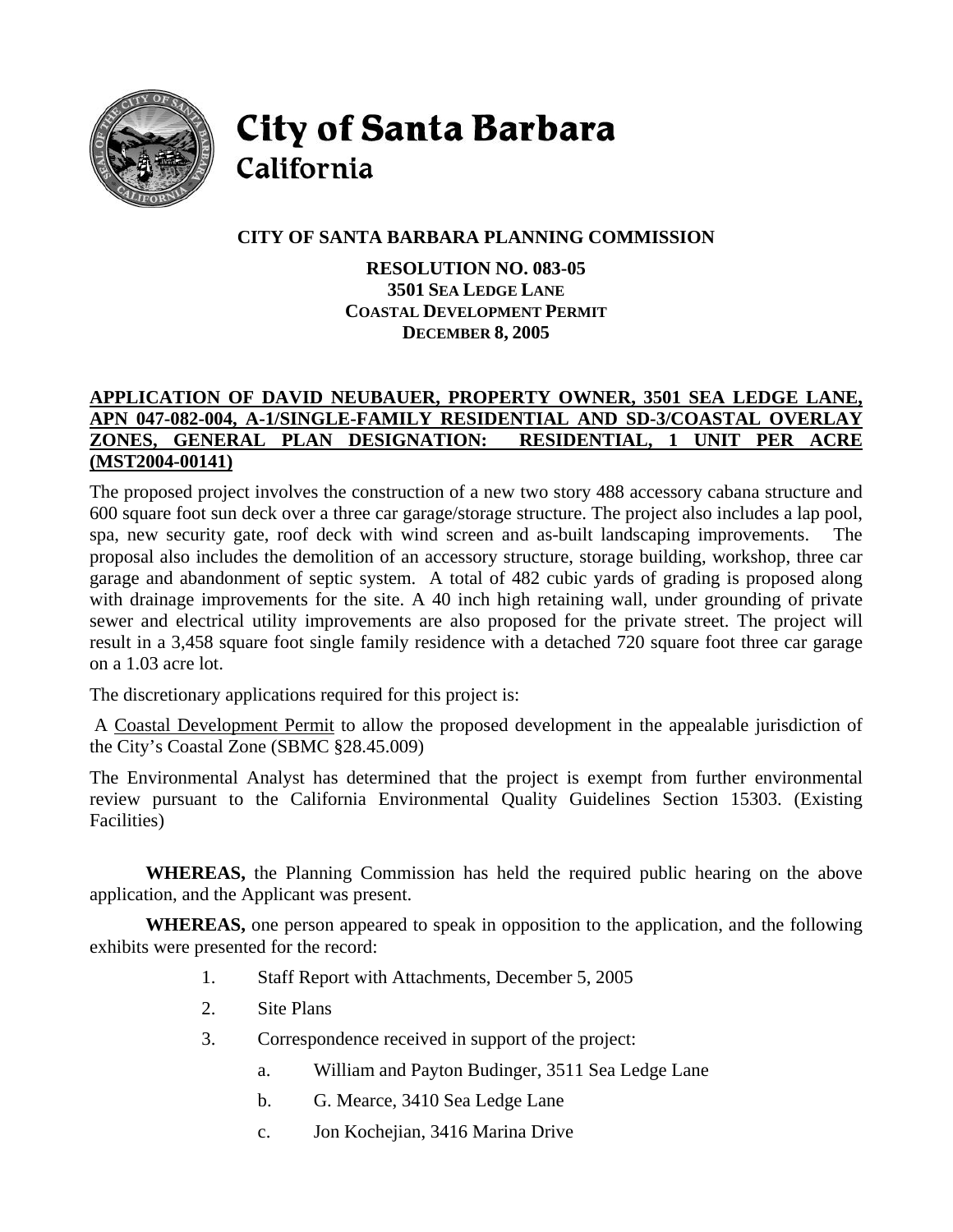- 4. Correspondence received in opposition to the project:
	- a. Christopher Jacobs, 21 E. Carrillo Street, for Tom and Kathy Dunlap, 3443 Sea Ledge Lane

### **NOW, THEREFORE BE IT RESOLVED** that the City Planning Commission:

I. Approved the subject application making the following findings and determinations:

#### **COASTAL DEVELOPMENT PERMIT (SBMC§28.45.009)**

The project is consistent with all applicable policies of the California Coastal Act, the City's Coastal Plan, all implementing guidelines and all applicable provisions of the Code because the residential addition would be compatible with the existing residence and the neighborhood, would not be visible from the beach, would not impact views from public view corridors, would not impact public access, and would not contribute to safety or drainage hazards on the site.

- II. Said approval is subject to the following conditions:
	- A. **Recorded Agreements.** Prior to the issuance of any Public Works permit or Building permit for the project on the Real Property, the following conditions shall be imposed on the use, possession and enjoyment of the Real Property and shall be recorded by Owner in a written instrument which shall be reviewed as to form and content by the City Attorney:
		- 1. **Uninterrupted Water Flow.** Owner shall provide for the uninterrupted flow of water through the Real Property including, but not limited to, swales, natural watercourses, conduits and any access road, as appropriate. Owner is responsible for the adequacy of any drainage facilities and for the continued maintenance thereof in a manner which will preclude any hazard of life, health or damage to the Real Property or any adjoining property.
		- 2. **Allowed Development.** The development of the Real Property approved by the Planning Commission on December 8, 2005 limited to one dwelling unit and the improvements shown on the Site, Elevation and Landscaping Plans signed by the chairman of the Planning Commission on said date and on file at the City of Santa Barbara.
		- 3. **Coastal Bluff Liability Limitation.** Owner understands and is advised that the site may be subject to extraordinary hazards from waves during storms and erosion, retreat, settlement, or subsidence and assumes liability for such hazards. In consideration of City granting this discretionary approval, Owner unconditionally waives any present or future claims of liability on the part of the City (whether foreseen or unforeseen) arising from the aforementioned or other natural hazards and relating to this permit approval. Further, Owner agrees to indemnify and hold harmless the City and its employees for any alleged or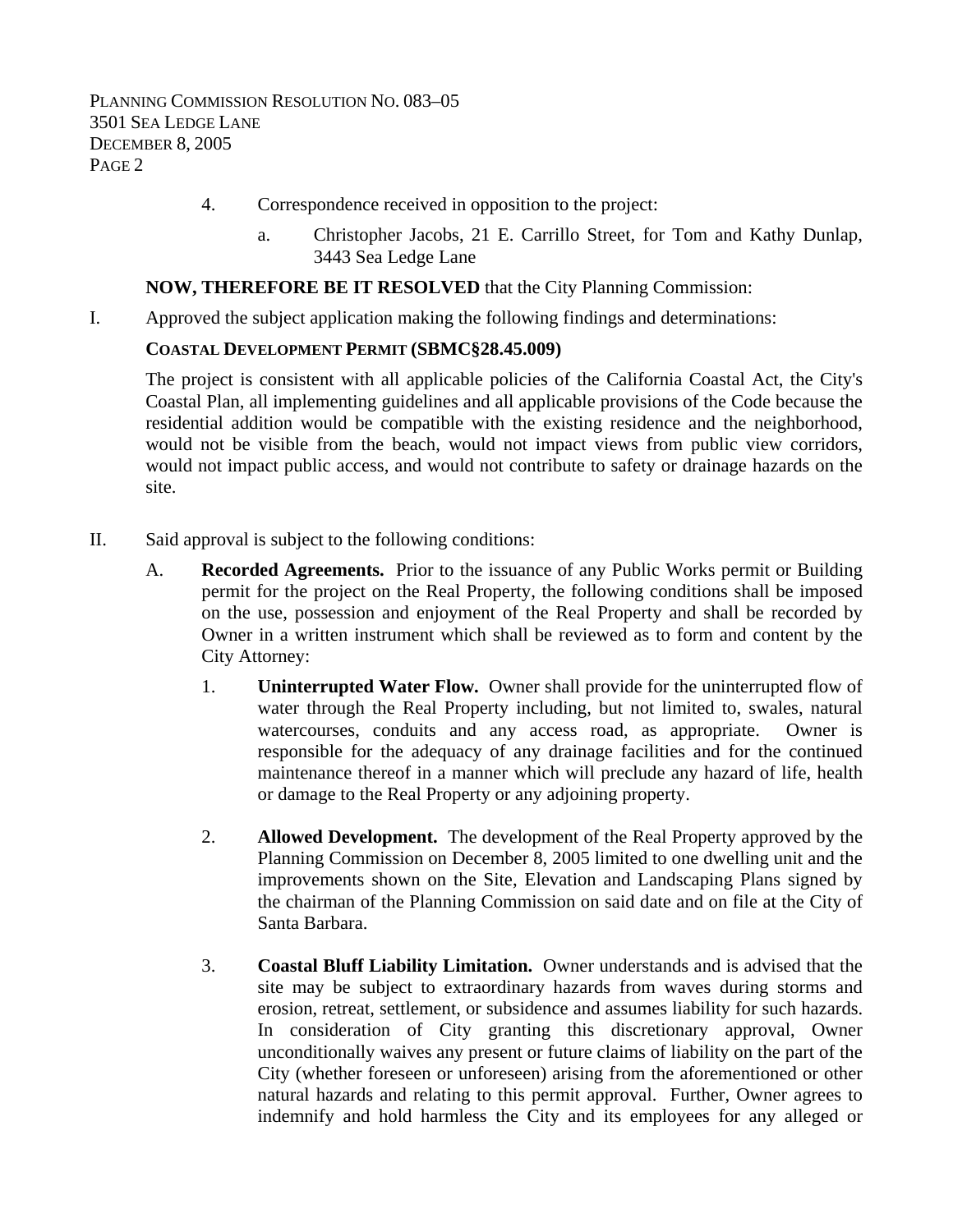> proven acts or omissions and related cost of defense, related to the City's approval of this permit and arising from the aforementioned or other natural hazards whether such claims should be stated by Owner's successors-in-interest or third parties.

- 4. **Cliff Drive Sewer Connection Requirement.** The Owner understands and acknowledges that the City requires that all private residential development in this neighborhood shall eventually connect to the City sewer system when a sewer main is constructed in Cliff Drive at a point adjacent to the Owner's real property. Consequently, Owner's will at Owner's sole expense, connect their residence to the City Sewer System within one year of being advised in writing that the City sewer main is operable and available for such a connection. In the event Owners fail to comply with this condition of approval, City may enter the real property of Owners and make such a sewer connection with the cost of the connection becoming a lien on the real property to be paid in connection with property taxes and assessments imposed on the Owners' real property.
- 5. **Geotechnical Liability Limitation.** The Owner understands and is advised that the site may be subject to extraordinary hazards from landslides and erosion, retreat, settlement, or subsidence and assumes liability for such hazards. The Owner unconditionally waives any present, future, and unforeseen claims of liability on the part of the City arising from the aforementioned or other natural hazards and relating to this permit approval, as a condition of this approval. Further, the Owner agrees to indemnify and hold harmless the City and its employees for any alleged or proven acts or omissions and related cost of defense, related to the City's approval of this permit and arising from the aforementioned or other natural hazards whether such claims should be stated by the Owner's successor-in-interest or third parties.
- 6. **Pool Discharge Plan.** The pool cannot drain into the septic tank, the leach field, the drainage easement or elsewhere on the property or on the bluff. The Pool Discharge Plan must show how the pool will be drained to a water tanker to be removed from the site and properly drained.
- 7. **Water Extraction Rights.** Prior to the issuance of any Public Works permit or Building permit for the project on the Real Property, Owner shall execute an Agreement Assigning Water Extraction Rights. Said assignment and any related agreements are subject to the review and approval of the City Attorney. Said agreement shall be recorded in the Office of the County Recorder.
- 8. **Zoning Compliance Declaration.** Record a Zoning Compliance Declaration that allows one single family residence on the parcel.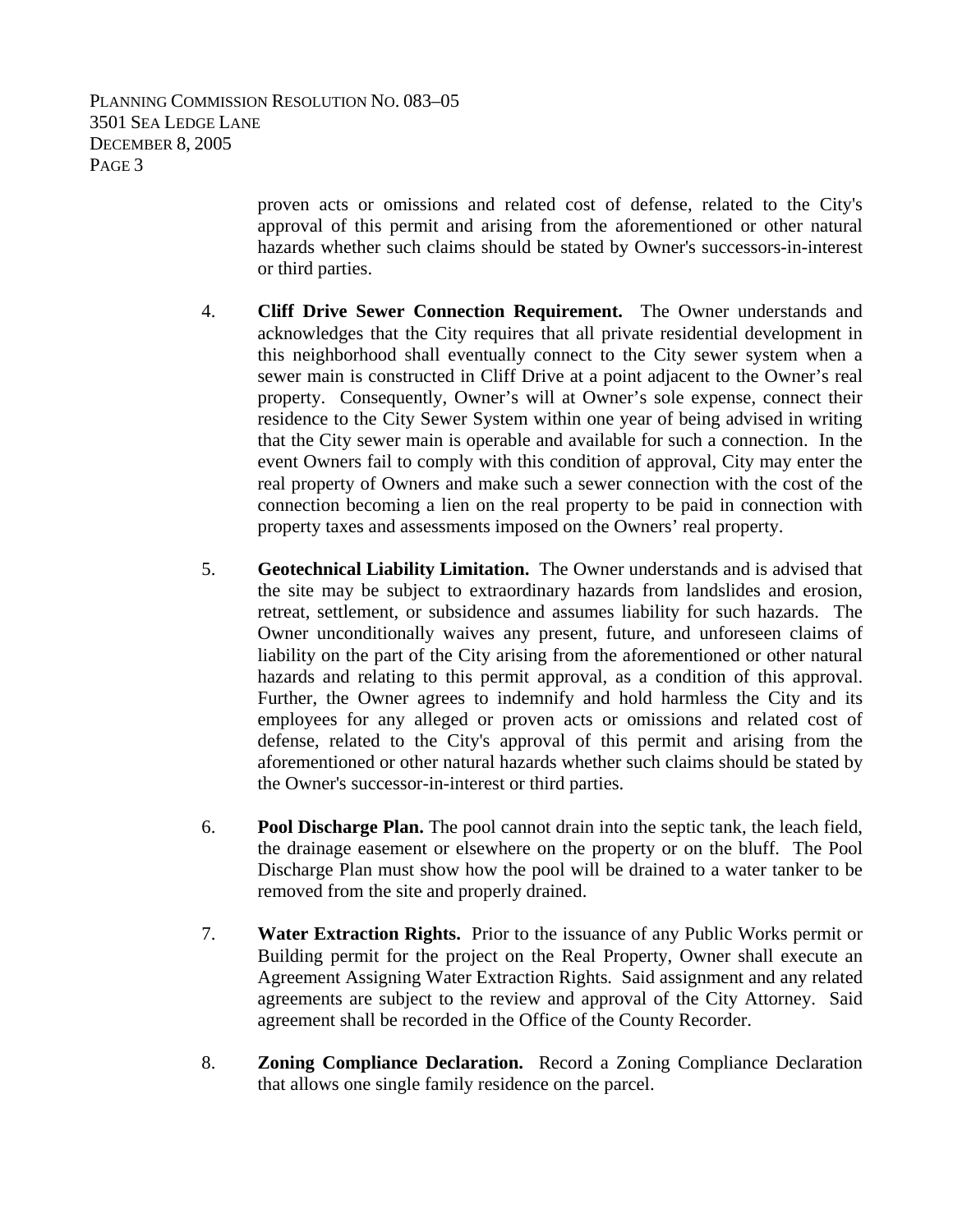- B. **Design Review.** The following are subject to the review and approval of the Architectural Board of Review (ABR) prior to the issuance of a building permit or public works permit (as applicable):
	- 1. **Cabana Structure Changes.** The size, bulk and scale of the cabana structure shall be reviewed to reduce the overall size of the covered deck. Relocate the cabana entrance form easement side to parking side and reduce the bathroom to a maximum of 30 square feet.
	- 2. **Grading Plan.** Review engineered grading plan. Any grading in excess of 500 cubic yards shall return to the Planning Commission for further review.
	- 3. **Palm Trees.** All palm trees installed on the ocean bluff side without approval shall be removed.
	- 4. **Roof Deck.** The existing roof deck on the residence shall be removed.
	- 5. **Landscape Plan Compliance.** Owner shall install and maintain the landscaping on the Real Property in accordance with the Landscape Plan as approved by the Architectural Board of Review (ABR). Such plan shall not be modified unless prior written approval is obtained from the ABR.
	- 6. **Lighting.** Exterior lighting, where provided, shall be consistent with the City's Lighting Ordinance. No floodlights shall be allowed. Exterior lighting shall be directed toward the ground.
- C. **Required Prior to Building Permit Issuance.** The following requirements shall be incorporated into, or submitted with the construction plans submitted to the Building  $\&$ Safety Division with applications for building permits. All of these construction requirements must be completed prior to the issuance of a Certificate of Occupancy:
	- 1. **Coastal Bluff Stairway.** Determine whether the existing stairway going down the bluff to the beach is legal. If it is not legal, a Coastal Development Permit for its removal shall be issued prior to building permits issued under this Coastal Development Permit approved on December 8, 2005.
	- 2. **Sea Ledge Lane Improvements.** The Owner shall submit building plans for construction of improvements along the subject property road frontage on 3501 Seal Ledge Lane. As determined by the Public Works Department, the improvements shall include drainage system erosion protection, and provide adequate positive drainage from site. The building plans shall be prepared by a registered civil engineer or licensed architect and reviewed by the City Engineer.
	- 3. **Sewer System Requirement.** The Owner shall submit engineered plans for a private sewage system for approval that shall comply with all local codes and ordinances. The Owner understands and acknowledges that the City will not issue a building permit for building expansions until such plans for the private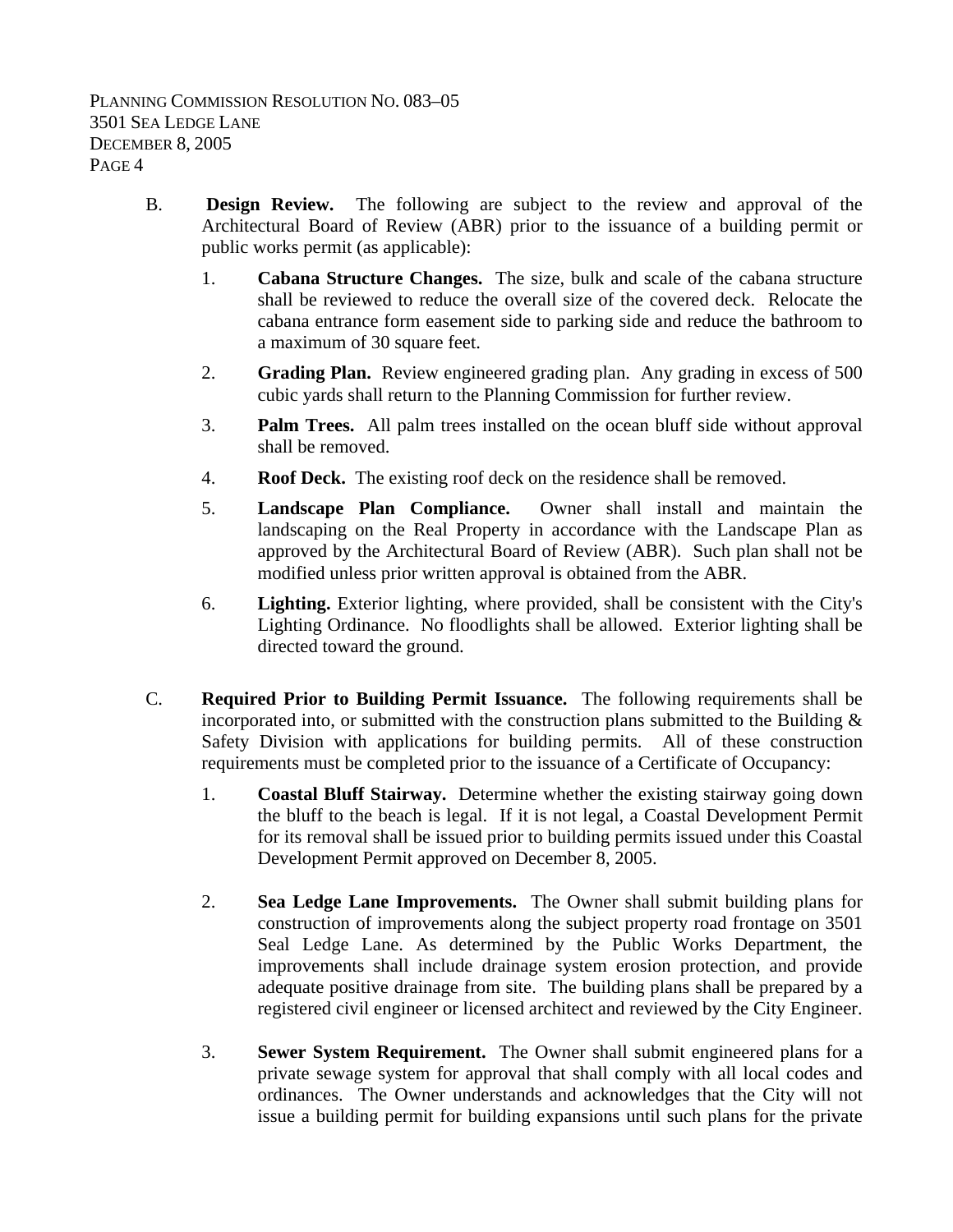sewer system are approved. It is the Owner's obligation to demonstrate to the City that all rights and easements to install improvements to convey sewage have been acquired as necessary to demonstrate feasibility of the proposed private sewage system.

- 4. **Storm Water Quality Control.** Owner shall apply storm water quality control guidelines to the project per the Public Works Department Construction Project Best Management Practices.
- 5. **Grading Limitation.** Excavation and grading shall be limited to the dry season of the year (i.e., April 15-November 1) unless otherwise approved by the Building Division based on identified erosion-control measures.
- 6. **Construction Contact Signage.** Immediately after building permit issuance, signage shall be posted at the points of entry to the site that list the contractor(s) name and phone number, work hours, and site rules to assist Building Inspectors and Police Officers in the enforcement of the conditions of approval and inform subcontractors of site rules and restrictions.
- 7. **Construction Hours.** Construction (including preparation for construction work) is prohibited before 8:00 a.m. and after 5:00 p.m. Monday through Friday, and all day on Saturdays, Sundays and holidays observed by the City of Santa Barbara as shown below:

| Martin Luther King Jr.'s Birthday 3 <sup>rd</sup> Monday in January |  |
|---------------------------------------------------------------------|--|
|                                                                     |  |
|                                                                     |  |
|                                                                     |  |
|                                                                     |  |
|                                                                     |  |
|                                                                     |  |
| Day                                                                 |  |
|                                                                     |  |

\*When a holiday falls on a Saturday or Sunday, the preceding Friday or following Monday respectively shall be observed as a legal holiday.

- 8. **Construction Equipment Maintenance.** All construction equipment, including trucks, shall be professionally maintained and fitted with standard manufacturers' muffler and silencing devices.
- 9. **Construction Parking.** During construction, free parking spaces for construction workers shall be provided on-site or off-site in a location subject to the approval of the Streets, Parking, and Transportation Operations Manager.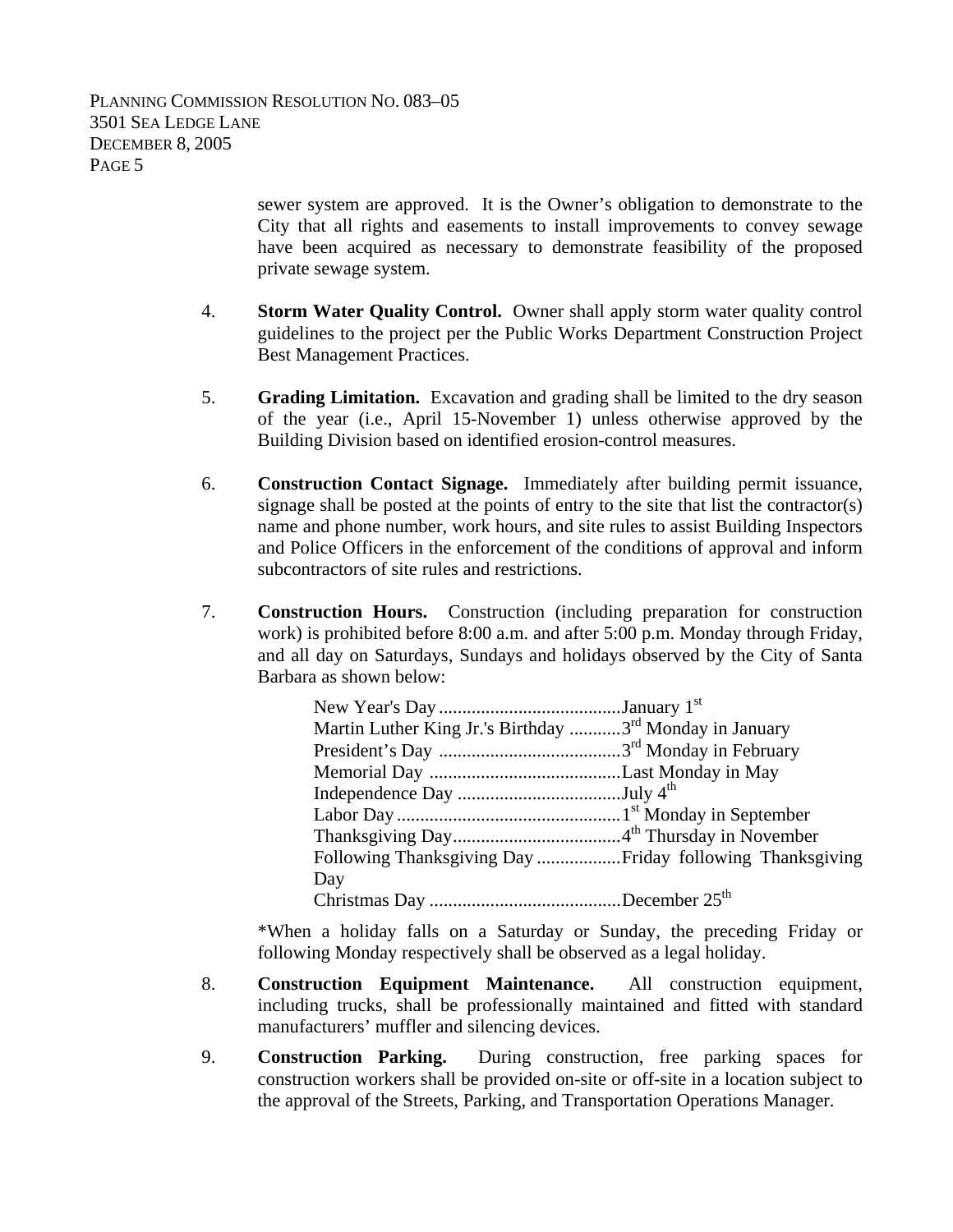- 10. **Construction Storage.** On-site or off-site storage shall be provided for construction materials and equipment. Storage of construction materials within the public right-of-way is prohibited.
- 11. **Construction Dust Control.** During clearing, grading, earth moving or excavation, sufficient quantities of water, through use of either water trucks or sprinkler systems, shall be applied to prevent dust from leaving the site. Each day, after construction activities cease, the entire area of disturbed soil shall be sufficiently moistened to create a crust.

Throughout construction, water trucks or sprinkler systems shall also be used to keep all areas of vehicle movement damp enough to prevent dust raised from leaving the site. At a minimum, all areas of vehicle movement shall be wetted down in the late morning and after work is completed for the day. The frequency of watering shall increase whenever the wind speed exceeds 15 mph. Reclaimed water shall be used for all required watering if the Public Works Director determines that reclaimed water is reasonably available for such use.

The contractor shall sweep daily the frontage of the property and adjacent properties along Sea Ledge Lane to decrease sediment transport to the public storm drain system and dust.

- 12. **Demolition/Construction Materials Recycling.** Owner shall, to the maximum extent feasible, recycle and/or re-use all construction/demolition waste and materials in order to minimize construction-generated waste conveyed to the landfill. Containers shall be provided on site for that purpose.
- 13. **Unanticipated Archaeological Resources.** Prior to the removal of any vegetation or paving, or any demolition, trenching or grading, contractors and construction personnel shall be alerted to the possibility of uncovering unanticipated subsurface archaeological features or artifacts associated with past human occupation of the parcel. If such archaeological resources are encountered or suspected, work shall be halted immediately, the City Environmental Analyst shall be notified and an archaeologist from the most current City Qualified Archaeologists List shall be retained by Owner. The latter shall be employed to assess the nature, extent and significance of any discoveries and to develop appropriate management recommendations for archaeological resource treatment, which may include, but are not limited to, redirection of grading and/or excavation activities, consultation and/or monitoring with a Barbareño Chumash representative from the most current City qualified Barbareño Chumash Site Monitors List, preparation and implementation of a Phase III Archaeological Resources Report in accordance with the City Master Environmental Assessment Guidelines for Assessment of Archaeological Resources and Historic Structures and Sites, etc.

If the discovery consists of possible human remains, the Santa Barbara County Coroner shall be contacted immediately. If the Coroner determines that the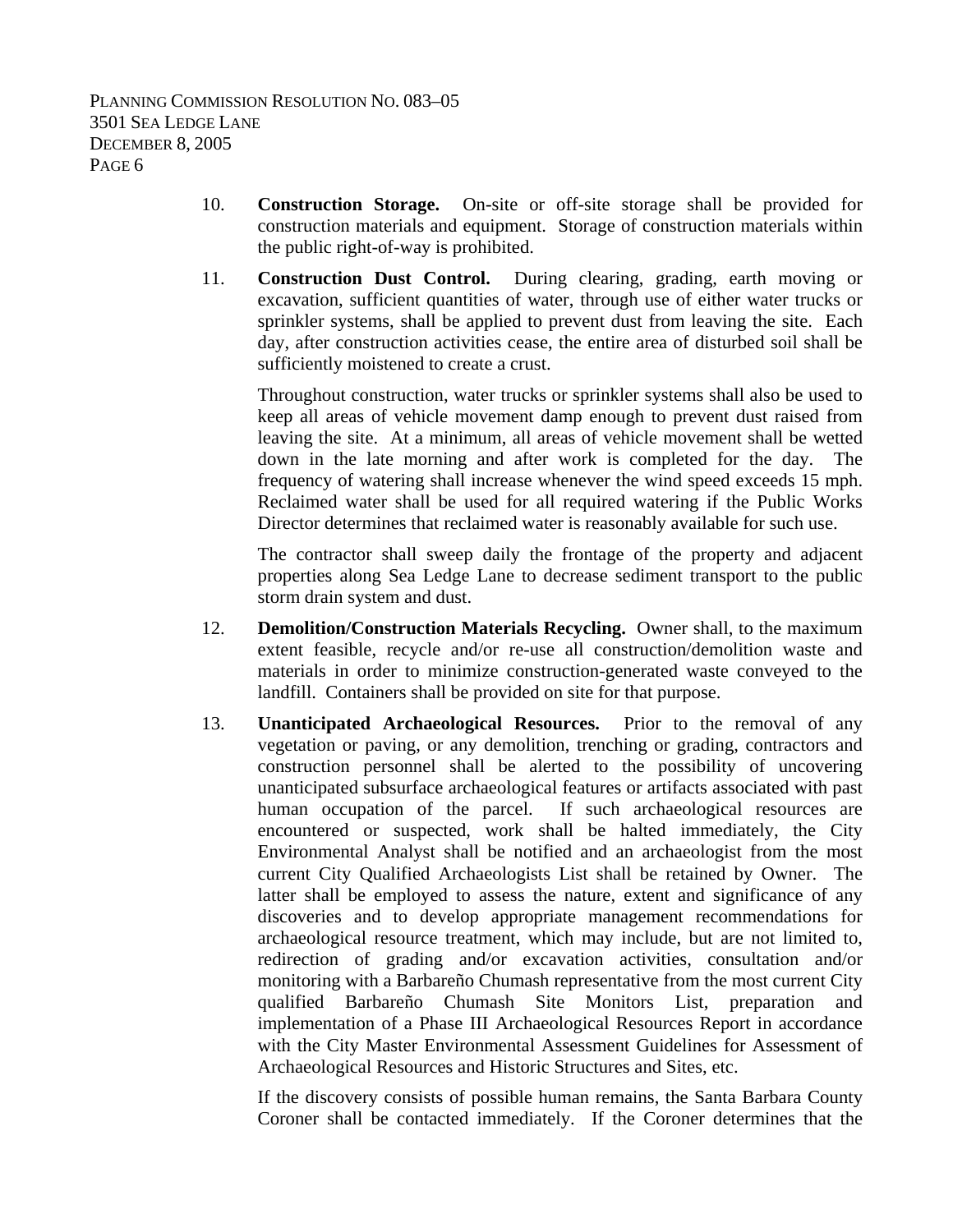> remains are Native American, the Coroner shall contact the California Native American Heritage Commission. A Barbareño Chumash representative from the most current City Qualified Barbareño Chumash Site Monitors List shall be retained to monitor all further subsurface disturbance in the area of the find. Work in the area may only proceed after the Environmental Analyst grants authorization.

> If the discovery consists of possible prehistoric or Native American artifacts or materials, a Barbareño Chumash representative from the most current City Qualified Barbareño Chumash Site Monitors List shall be retained to monitor all further subsurface disturbance in the area of the find.

14. **Planning Commission Conditions and Signatures.** All Planning Commission Conditions of Approval shall be provided on a full size drawing sheet as part of the drawing sets. A statement shall also be placed on the above sheet as follows: The undersigned have read and understand the above conditions, and agree to abide by any and all conditions which is their usual and customary responsibility to perform, and which are within their authority to perform.

Signed:

| <b>Property Owner</b> |      | Date        |
|-----------------------|------|-------------|
| Contractor            | Date | License No. |
| Architect             | Date | License No. |
| Engineer              | Date | License No. |

- D. **Prior to Certificate of Occupancy.** Prior to issuance of the Certificate of Occupancy, Owner of the Real Property shall complete the following:
	- 1. **Repair Damaged Public Improvements.** Repair any damaged public improvements subject to the review and approval of the Public Works Department.
	- 2. **Complete Required Public Improvements.** Public improvements as shown on the building plans.